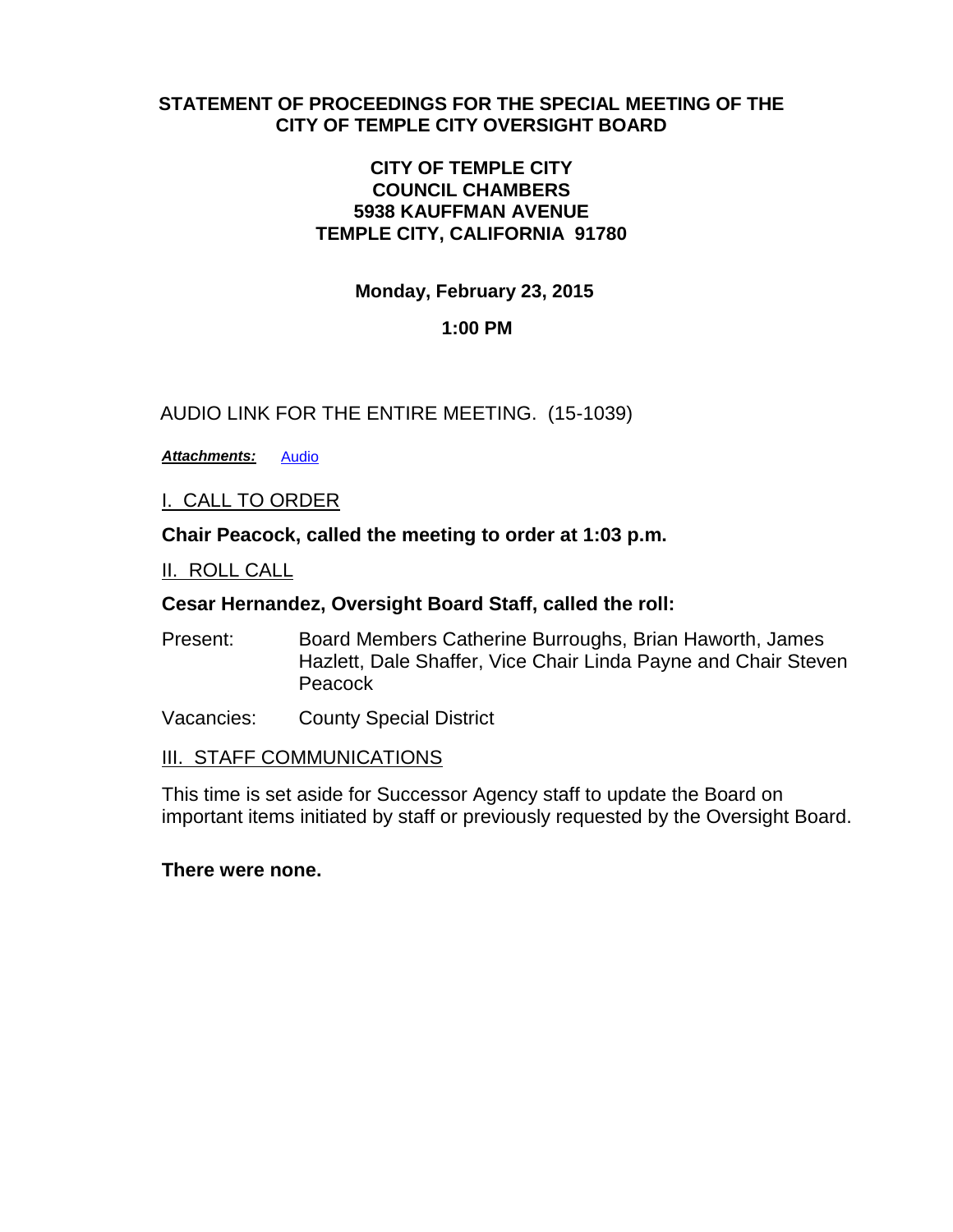### **IV. ADMINISTRATIVE MATTERS**

**1.** Recommendation: Approve the minutes for January 26, 2015. (15-0787)

**On motion of Board Member Shaffer, seconded by Board Member Hazlett, duly carried by the following vote, the Oversight Board approved the Meeting Minutes of January 26, 2015:**

- Aves: 6 Board Members Burroughs, Haworth, Hazlett, Shaffer, Vice Chair Payne and Chair Peacock  $6 -$
- **Vacancies:** 1 County Special District

*Attachments:* [January 26, 2015 Minutes](http://file.lacounty.gov/bos/supdocs/91640.pdf)

#### **V. RECOMMENDATIONS**

**2.** Recommendation: Adopt a resolution approving a Recognized Obligation Payment Schedule ("ROPS 15-16A") for the period of July 1, 2015 through December 31, 2015, in order to comply with Section 34177 of the Health and Safety Code. (15-0788)

**Tracey L. Hause, Administrative Services Director, presented an overview of the Staff Report and responded to questions posed by the Oversight Board.**

**After discussion, on motion of Board Member Shaffer, seconded by Vice Chair Payne, duly carried by the following vote, the Oversight Board adopted Resolution No. OB 2015-02, A Resolution of the Oversight Board for the Successor Agency to the Temple City Community Redevelopment Agency Approving an Eighth Recognized Obligation Payment Schedule (ROPS 15/16A) for the Period of July 1, 2015 through December 31, 2015:**

- Aves: 6 Board Members Burroughs, Haworth, Hazlett, Shaffer, Vice Chair Payne and Chair Peacock  $6 -$
- **Vacancies:** 1 County Special District

*Attachments:* [Staff Report](http://file.lacounty.gov/bos/supdocs/91642.pdf) [ROPS 15-16A](http://file.lacounty.gov/bos/supdocs/91643.pdf) **[Resolution](http://file.lacounty.gov/bos/supdocs/91644.pdf)**